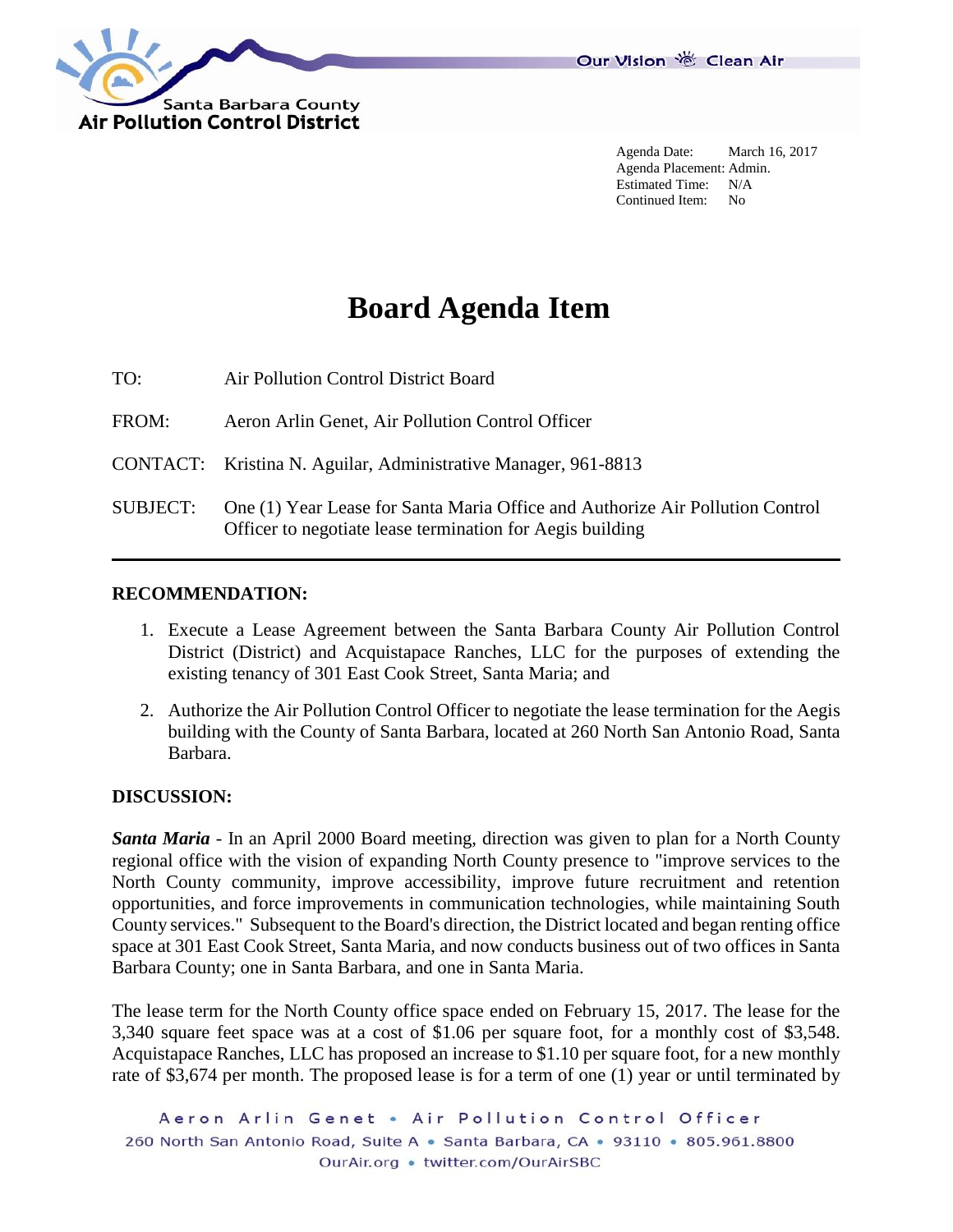either party and contains four (4) one-year extensions along with a CPI adjustment for each extension.

*Santa Barbara* - The District is currently in a 15-year lease with the County of Santa Barbara (County) for the Aegis building at 260 North San Antonio Road. The small building is used as storage for District files, which must be maintained as required by law, as well as our Board approved Records Retention policy. The lease of this building is at a monthly cost of \$1,140.65, and terminates December 31, 2019. The District is requesting to terminate the lease of the Aegis building two years early, on, or before, December 31, 2017. At which time the property will be vacated and surrendered back to the County. This request is being made in an effort for the District to move into a paperless operation, which means converting all of our boxes stored in the Aegis building into electronic files. This would eliminate the amount of space the District needs to occupy, therefore reducing our expenditures for the future.

# **FINANCIAL IMPACT:**

The District's rent expense for the Santa Maria office was included in the Fiscal Year 2016-17 budget, as approved by your Board on June 16, 2016. The future rental costs for this office will be appropriated in the District's future budgets and brought back to your Board for approval.

The Aegis building cost savings would be captured in future budgets.

# **ATTACHMENT:**

A. Lease between the Santa Barbara County Air Pollution Control District and Acquistapace Ranches, LLC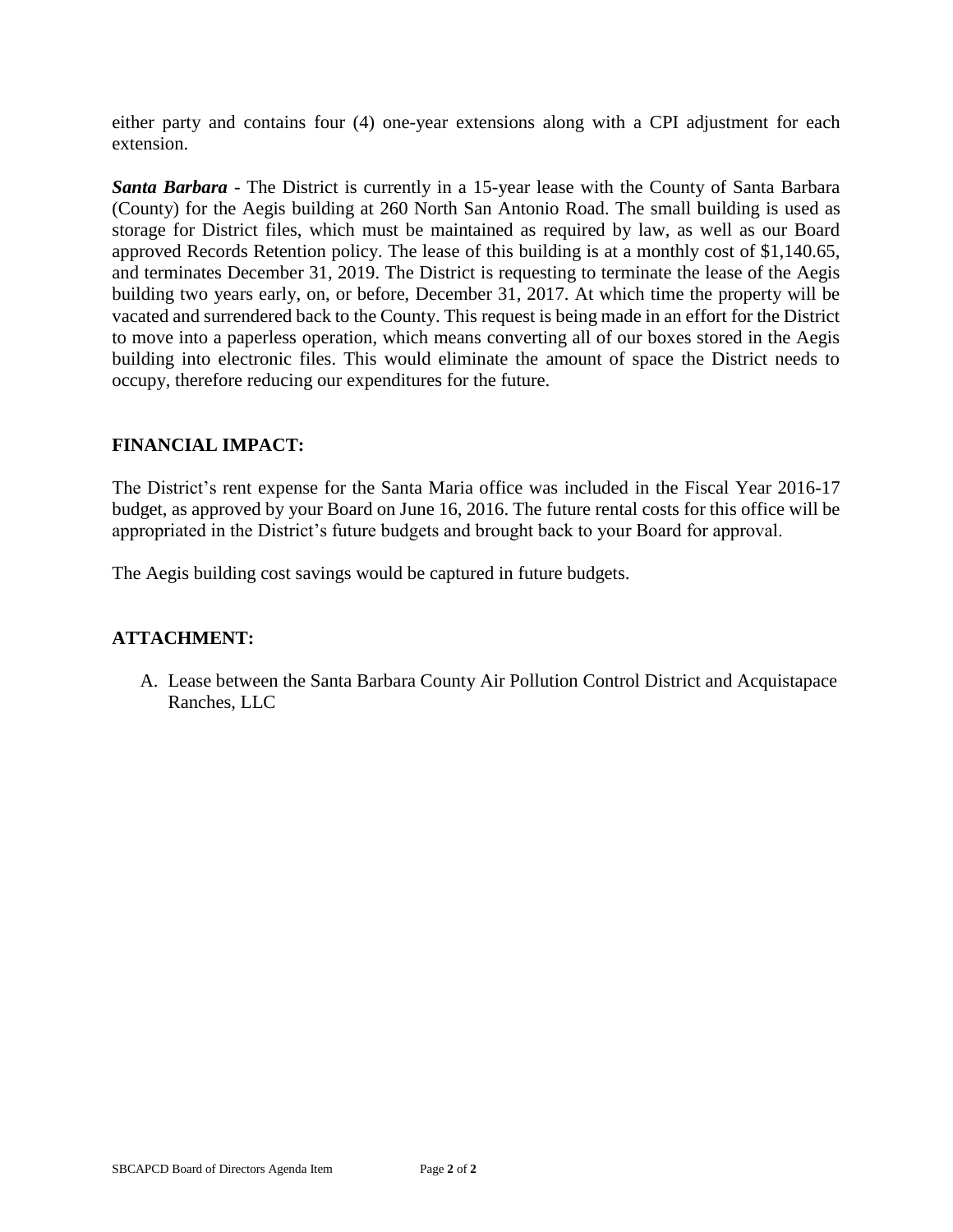# **LEASE AGREEMENT**

#### $1.$ **BASIC LEASE PROVISIONS:**

- 1.1. Parties: This Lease (hereinafter "Agreement") is made by and between Santa Barbara County Air Pollution Control District (hereinafter "LESSEE") and Acquistapace Ranches LLC, (hereinafter "LESSOR").
- 1.2. Administration & Enforcement: The provisions of this Agreement shall be administered and enforced for LESSEE by the Control Officer, or designee.
- 1.3. Notices: All notices under this Agreement and in connection herewith shall be addressed and delivered as follows:

| LESSEE:<br>$\sim$ | Santa Barbara County Air Pollution Control District |
|-------------------|-----------------------------------------------------|
|                   | 260 North San Antonio Road, Suite                   |
|                   | A Santa Barbara, CA 93110                           |
|                   | Attn: Business Manager                              |

- LESSOR: Acquistapace Ranches LLC PO Box 1099 Santa Maria, CA 93456-1099
- 1.4. Building: Located at 301 East Cook Street, Suite L, in the City of Santa Maria, County of Santa Barbara, State of California, more particularly described as County Assessor's Parcel Number 125-340-011 (hereinafter "Property").
- 1.5. Premises: One suite, consisting of 3,340 square feet (hereinafter "Premises").
- 1.6. Use/Purpose: The Premises will be used as an office for the staff of the north county branch of LESSEE with visiting members of the public.

LEASE: LESSOR hereby leases and LESSEE hereby takes the Premises identified in 2. Section 1.5 above, upon the terms and conditions contained herein.

**TERM:** The term of this Agreement shall be for a period of one (1) year, more or less,  $3.$ commencing March 16, 2017 (hereinafter "Commencement Date"), and terminating on March 16, unless terminated hereinafter provided. 2018. sooner extended or as

 $4.$ **EXTENSION AND RENEWAL:** In the event this Agreement has not otherwise been terminated and LESSEE is in good standing at the end of the above-referenced term, then such term may be extended for up to four (4) additional terms of one (1) year. This extension and renewal option may be exercised by the Control Officer, or designee, on behalf of LESSEE, and shall be requested in writing at least sixty (60) days prior to the expiration of the then-current term, provided that such renewal involves no additional changes. In the event of such extension, the subsequent term's rent shall be current term's rent adjusted by the change in the Consumer Price Index (CPI) for the CPI periods as specified below, as determined pursuant to Section 2212 of the Revenue and Taxation Code.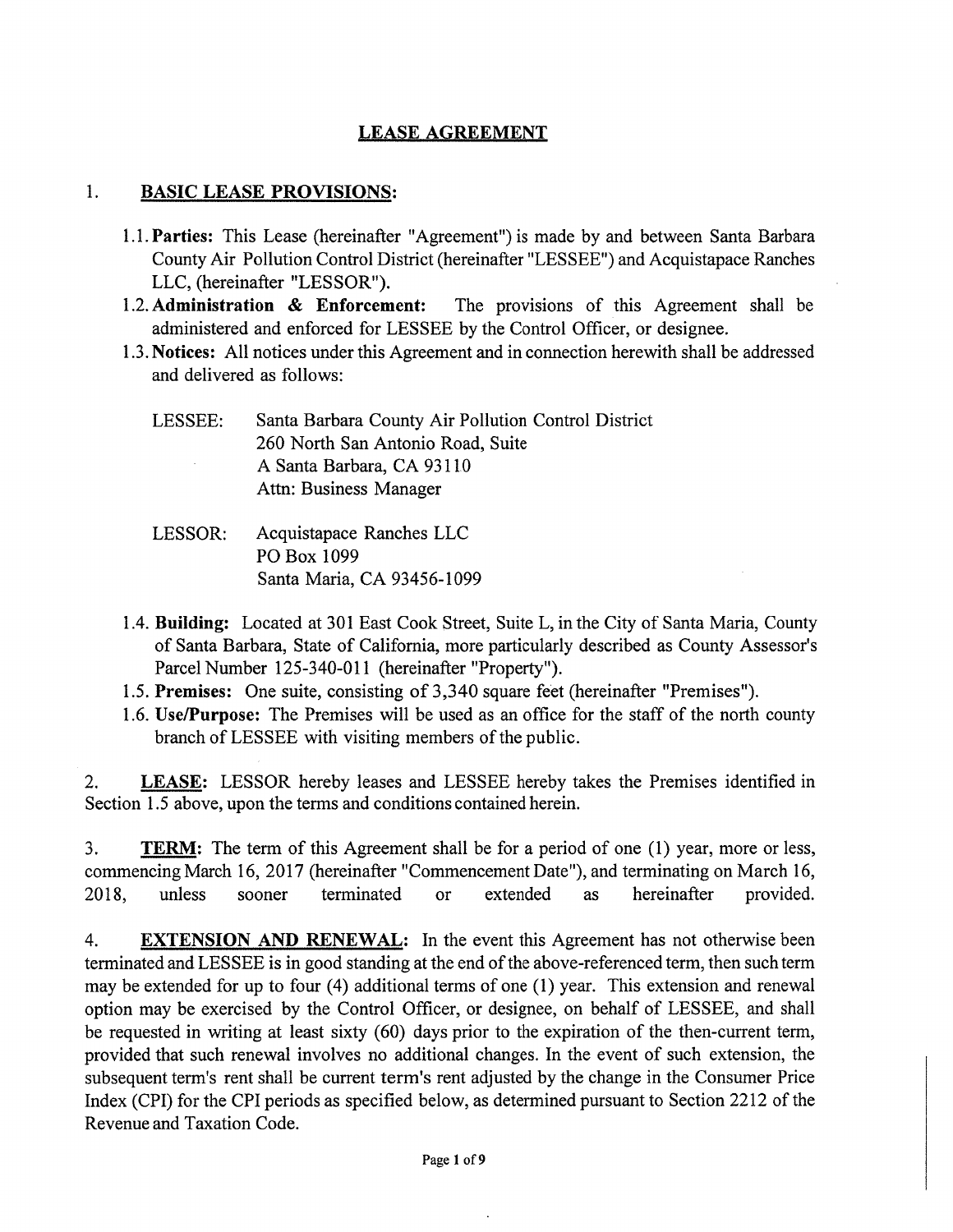Lease Extension Term: March 16, 2018 to March 16, 2019 Lease Extension Term: March 16, 2019 to March 16, 2020 Lease Extension Term: March 16, 2020 to March 16, 2021 Lease Extension Term: March 16, 2021 to March 16, 2022 CPI: April 2016 to 2017 CPI: April 2017 to 2018 CPI: April 2018 to 2019 CPI: April 2019 to 2020

5. HOLDING OVER: Should LESSEE occupy the Premises after the expiration of this Agreement or any extension thereof, with the expressed or implied consent of LESSOR, such possession shall be construed to be a tenancy from month-to-month and LESSEE shall pay LESSOR for such tenancy at the monthly rate in effect on the expiration date. This month-to-month tenancy may be terminated upon thirty (30) days written notice from either party given at any time.

6. **RENT:** LESSEE shall pay to LESSOR rent in the sum of THREE THOUSAND SIX HUNDRED SEVENTY FOUR AND 00/100 DOLLARS (\$3,674.00), per month and shall be payable in advance on or before the first (1st) day of each and every calendar month, except as provided herein. LESSOR shall execute and return such forms as LESSEE may require for processing the request for rent payments so that rent may be paid in a timely manner. The rent due for any period, which is for less than one (1) calendar month, shall be prorated based upon a thirty (30) day month. If the lease is extended pursuant to Section 4, then the rent shall be as provided therein.

7. **TENANT IMPROVEMENTS:** During the term of this Agreement or any extension thereof, and with the prior written consent of LESSOR, LESSEE may make reasonable improvements to the Premises. All tenant improvements must conform to: (1) the City of Santa Maria Building Code; (2) any permit(s) issued by the City of Santa Maria, or other applicable regulatory agency; and (3) this Agreement. LESSEE shall be responsible for the cost of such improvements.

8. PROPERTY INSTALLED BY LESSEE: It is understood and agreed that LESSEE may install furniture, communications equipment, fixtures and other personal property. LESSEE shall pay the cost of all equipment, installation, maintenance, and recurring monthly charges. All such personal property shall remain the property of LESSEE and shall be removed without damage to the Premises by LESSEE upon expiration or termination of this Agreement.

#### $9.$ **MAINTENANCE AND REPAIR:**

# A. LESSOR'S Responsibilities:

LESSOR agrees to perform all exterior maintenance and repair to the Premises.

LESSOR shall maintain all mains, wires, and cables leading to the Premises.

LESSOR shall keep the common areas of the Premises in good order and repair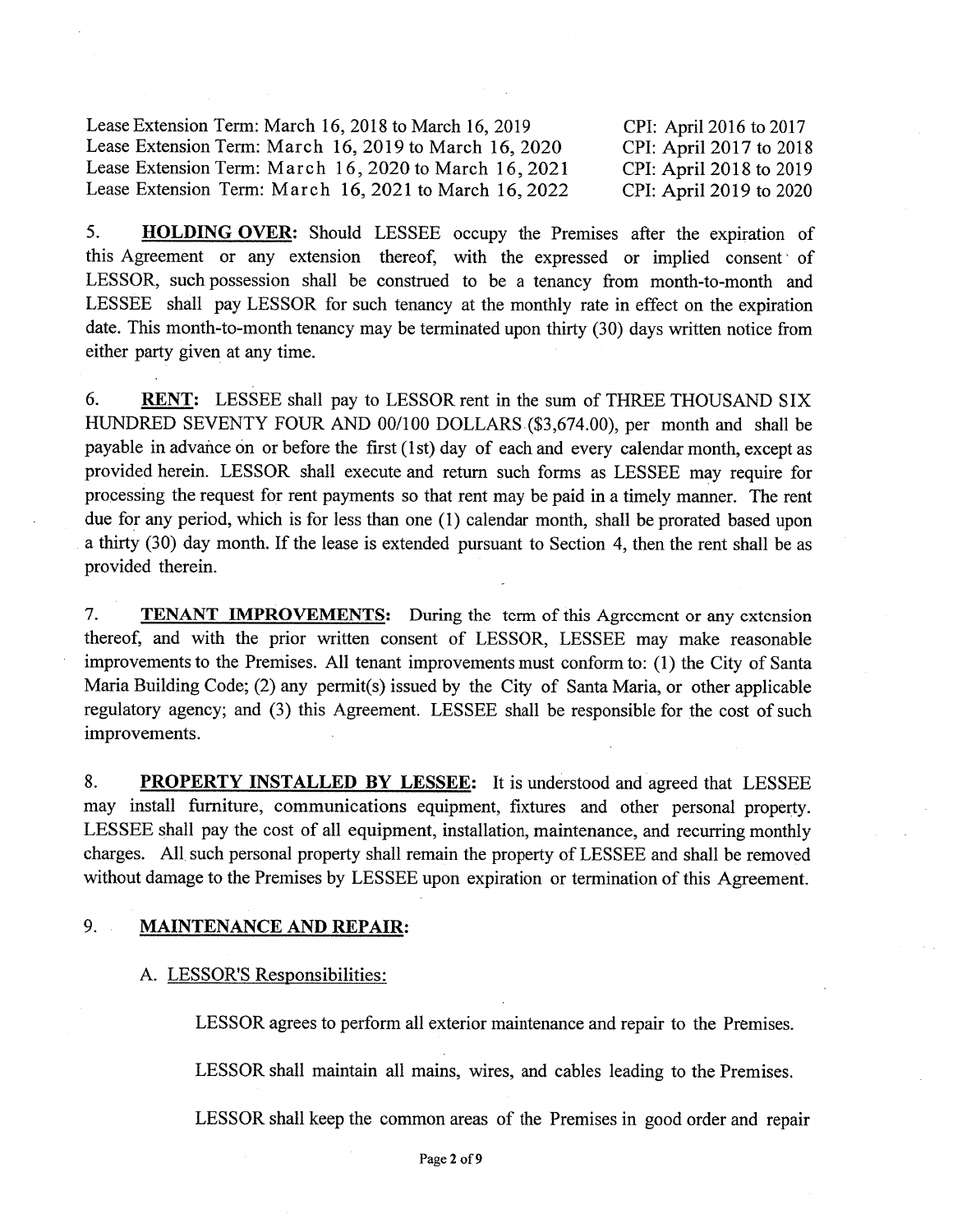and shall, upon receipt of notice from LESSEE that maintenance or repair work is required, perform or cause to be performed such maintenance, and repair work in a competent, expeditious, and workman-like manner and in such a way as to cause the least inconvenience and disruption to LESSEE.

LESSOR shall have thirty (30) days after notice from LESSEE to make repairs and/or provide maintenance pursuant to this Section for the common area of the premises, except that LESSOR shall make repairs immediately (within one (1) workday) if the nature of the problem presents a hazard or emergency. If LESSOR does not make repairs within the time limitations specified, LESSEE may make such repairs and submit a bill to LESSOR for reimbursement of actual costs. If the bill remains unpaid by LESSOR sixty (60) days following submission, LESSEE may withhold the amount of such costs from future rent payments until LESSEE is fully reimbursed.

B. LESSEE'S Responsibilities: Except as provided in Section 8A, above, LESSEE shall, at its sole cost and expense, keep and maintain in good condition and repair the interior of the Premises. Upon termination or expiration of this Agreement, LESSEE will return the Premises to LESSOR, with those items in good order, reasonable wear and tear excepted.

10. UTILITIES AND JANITORIAL SERVICES: LESSEE shall provide and pay for all utilities and janitorial services for the Premises. LESSEE shall make all necessary arrangements and shall pay for telephone and communication services for the Premises.

**AMENDMENTS:** This Agreement may be amended by written consent of both parties. 11. This Agreement and all amendments to it, once fully executed, shall be binding upon heirs, successors, and assigns of all parties hereto.

 $12.$ **NONDISCRIMINATION:** LESSOR shall comply with County of Santa Barbara law, rules and regulations regarding nondiscrimination as such are found in the Santa Barbara County Code and as such may from time to time be amended. These provisions are incorporated herein as if they were fully set forth. A copy of Article XIII, "Prohibition of Unlawful Discrimination in Employment Practices," is set forth in Attachment A. Any right assigned in such regulations to the County of Santa Barbara shall be construed to assign such rights to the District.

Noncompliance with provisions of this section shall constitute a material breach of this Agreement and in addition to any other remedies provided by law, LESSEE shall have the right to terminate this Agreement and the interest hereby created without liability therefor.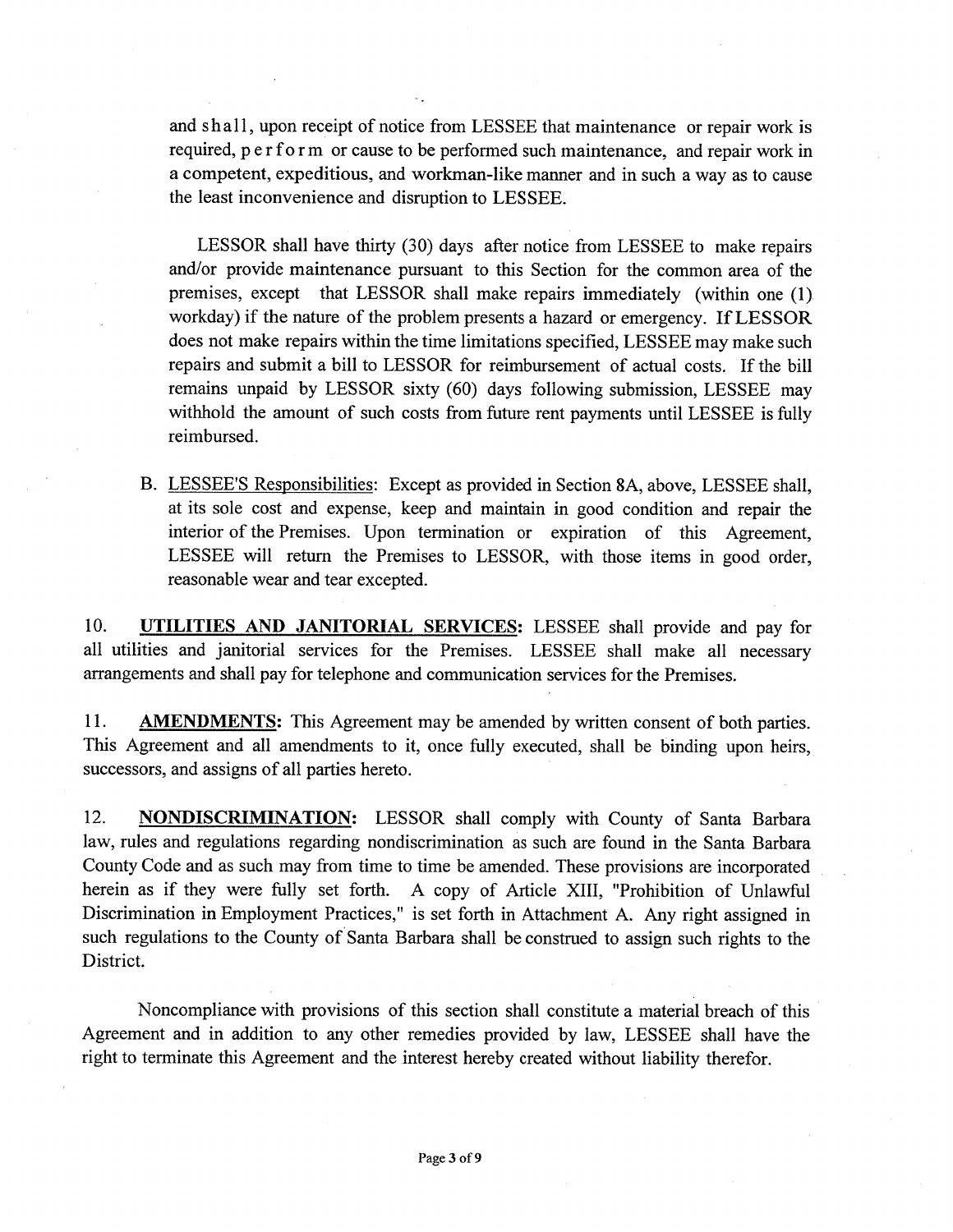13. **QUIET ENJOYMENT:** LESSOR covenants that LESSEE, upon performing the provisions of this Agreement, shall have quiet use and enjoyment of the Premises. LESSOR further covenants that it will not deliberately interfere or permit others acting subsequently through or under LESSOR, including other tenants of LESSOR, to interfere with LESSEE'S quiet use and enjoyment of the Premises.

**INDEMNIFICATION:** LESSEE shall defend, indemnify, and save harmless LESSOR,  $14.$ its officers, agents and employees (if any) from any and all claims, demands, damages, costs, expenses (including attorney's fees), judgments, or liabilities arising out of this Agreement, or occasioned by the performance or attempted performance of the provisions hereof, including but not limited to any act or omission to act on the part of LESSEE or its agents, employees, or independent contractors.

LESSOR shall defend, indemnify, and save harmless LESSEE, its officers, agents and employees from any and all claims, demands, damages, costs, expenses (including attorney's fees), judgments, or liabilities arising out of this Agreement or occasioned by the performance or attempted performance of the provisions hereof, including but not limited to any act or omission to act on the part of LESSOR, his agents, employees, or independent contractors.

15. **LESSOR'S INSURANCE OBLIGATION:** LESSOR shall maintain property insurance on the Premises throughout this Agreement. In the event LESSOR enters into a self-insurance program for property coverage, LESSOR shall include the Premises covered under this Agreement in any such program.

LESSEE shall maintain property insurance for personal effects, including supplies, furniture, equipment and other personal property.

16. LESSEE'S SELF INSURANCE PROGRAM: LESSOR understands and acknowledges that the LESSEE is permissively self-insured for Workers Compensation. Documentation of self-insurance as authorized by the State of California will be provided if requested.

LESSEE is self-insured for General and Automobile Liability Insurance. Documentation will be provided to LESSOR evidencing the \$500,000 self-insured retention by LESSEE and the remaining coverage evidenced by a Certificate of Insurance for Excess Liability Coverage up to \$1,000,000.

LESSEE shall provide Fire Legal Liability coverage in the amount of \$50,000 as part of the General Liability Policy.

ğ,

17. **TAXES AND ASSESSMENTS:** LESSOR shall pay and discharge all property taxes and assessments, including special assessments, if any, levied upon the Property and/or Premises during the term of this Agreement, or any extension thereof.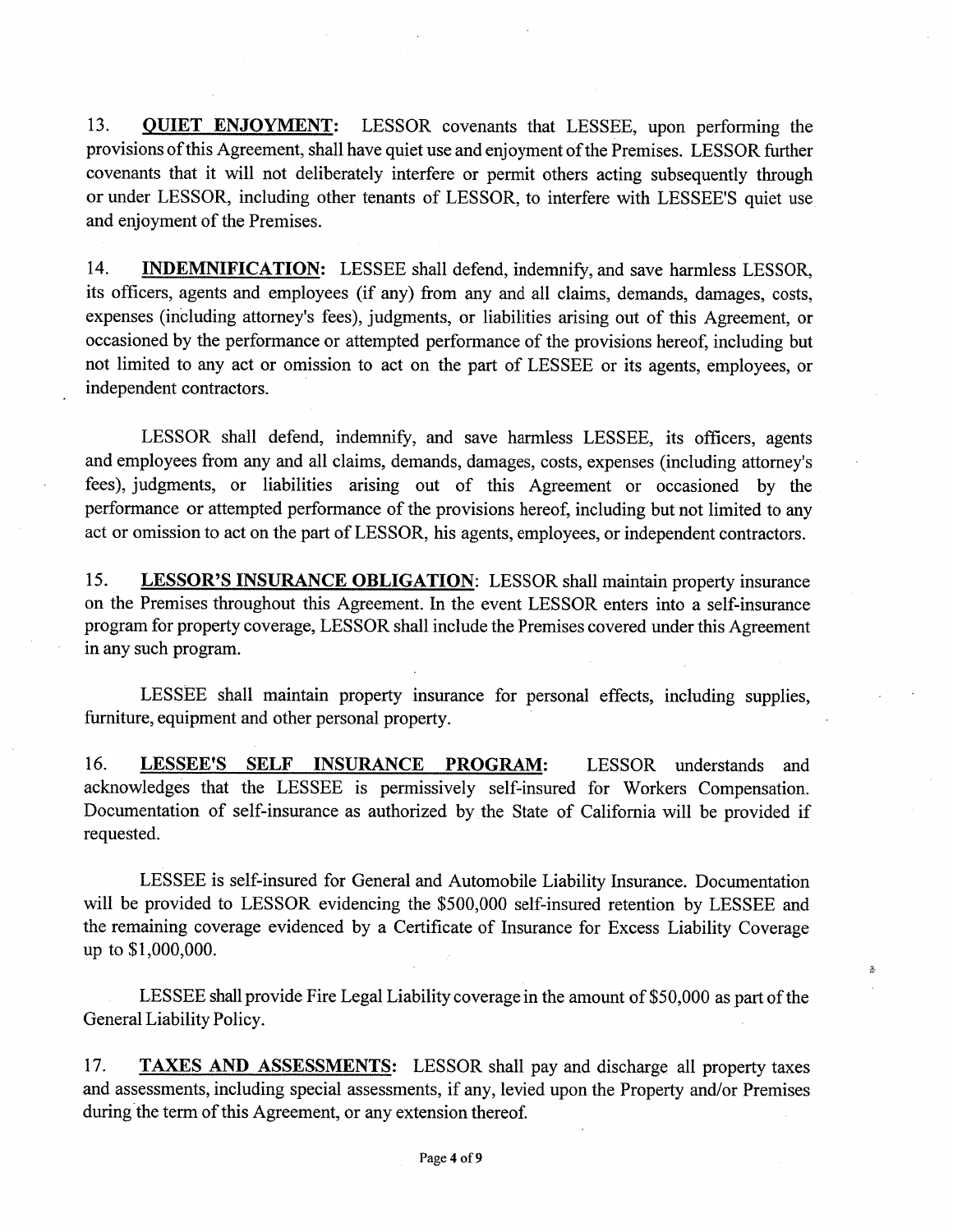18. **DEFAULT:** Except as otherwise specified herein, should either party at any time be in default hereunder with respect to any material covenant contained herein, the nondefaulting party shall give notice to the defaulting party specifying the particulars of the default and the defaulting party shall promptly commence remedial action to cure the default. Should such default continue uncured for a period of twenty-one (21) calendar days from such notice, then this Agreement shall terminate at the option of the nondefaulting party unless the cure of such default shall reasonably take more than twenty-one (21) calendar days in which case the defaulting party shall proceed with all due speed to cure the default and shall have a reasonable time to effectuate its cure.

19. **REMEDIES:** In the event of a default or breach by either party, the nondefaulting party may exercise any right or remedy at law or in equity which such nondefaulting party may have by reason of such default or breach including but not limited to the following:

- A. Either party may waive the default or breach in accordance with Section 20, WAIVER, herein below; or
- B. Either party may maintain this Agreement in full force and effect and recover whatever monetary loss(es) may have resulted from such default or breach.
- C. Where LESSEE is the nondefaulting party, LESSEE may terminate this Agreement and surrender possession.
- D. Where LESSOR is the nondefaulting party, LESSOR may terminate or not terminate this Agreement. Where LESSOR elects not to terminate this Agreement but elects to terminate LESSEE'S right of possession, LESSOR shall have the right and the duty to attempt to relet the Premises for the benefit of LESSEE upon such terms and conditions, including rent, which LESSEE deems reasonable. If LESSOR lawfully removes property of LESSEE, such property may be stored in a public warehouse or elsewhere at the cost of, and for the account of, LESSEE.

20. **WAIVER:** It is further understood and agreed that any waiver, express or implied, of any breach of any term of this Agreement shall not be a waiver of any subsequent breach of a like or any other provision of this Agreement.

21. **TERMINATION:** This Agreement shall terminate and all rights of LESSEE shall cease and LESSEE shall quietly and peacefully deliver to LESSOR, possession and interest in the Premises and upon such delivery, shall be relieved of all future liability:

- A. Upon expiration of the term as provided in Section 3, TERM, or any extension thereof as provided in Section 4, EXTENSION AND RENEWAL; or
- B. After the expiration of the initial term, or any extended term upon thirty (30) days notice given by either party, which notice may be given without cause, as provided in Section 5, HOLDING OVER; or
- C. Upon discrimination by LESSOR in violation of Section 12, NONDISCRJMINATION; or
- D. Upon the failure of either party to satisfy, observe, or perform any of the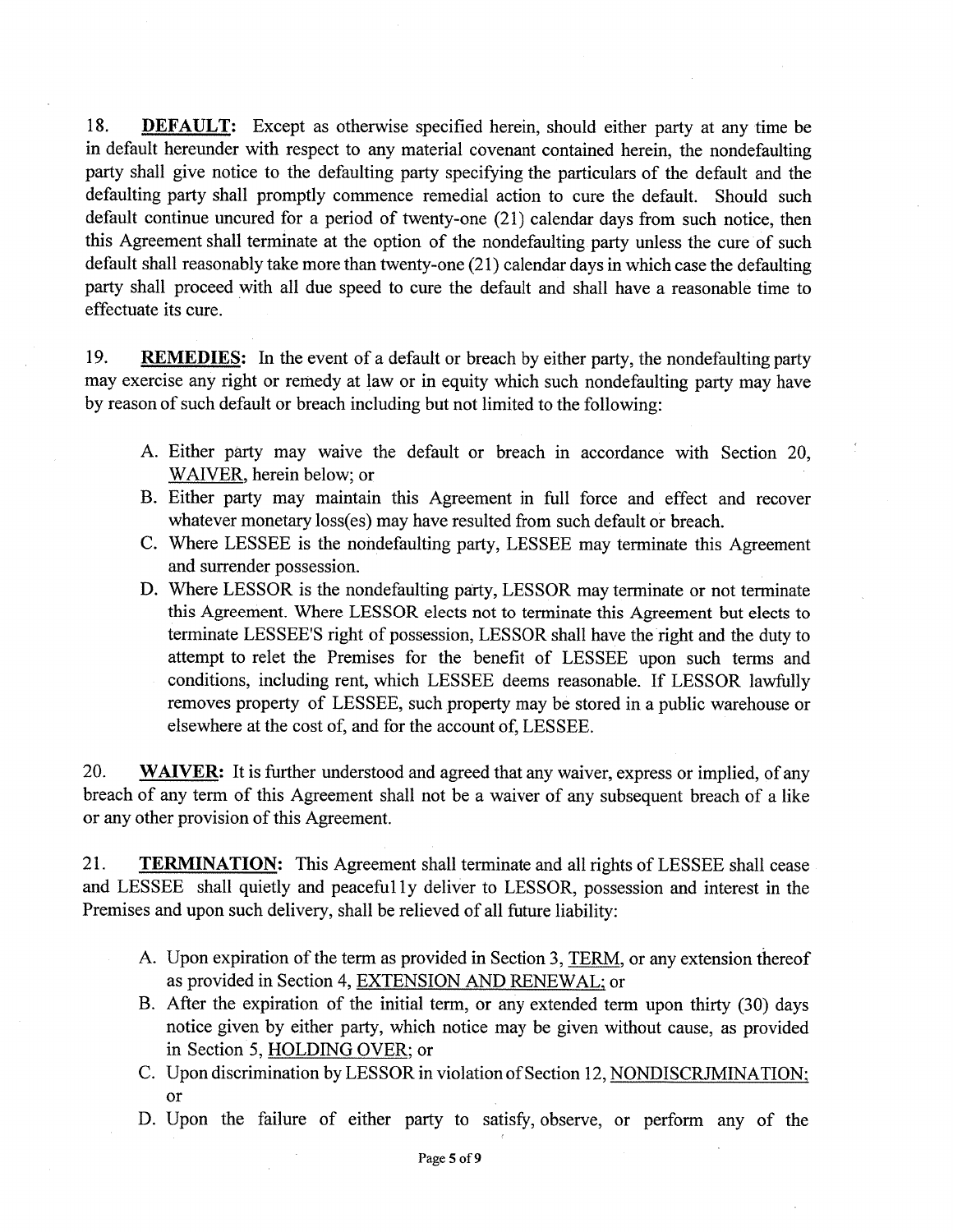covenants, conditions, or reservations set forth in this Agreement and the expiration of the cure period as provided in Section18, DEFAULT; or

E. Upon the total destruction of the Premises, as provided in Section 23, DESTRUCTION OF THE PREMISES.

22. **ABANDONMENT:** LESSEE shall not vacate or abandon the Premises at any time during the term of this Agreement. If LESSEE abandons, vacates, or surrenders said Premises, any personal property belonging to LESSEE and left on the Premises more than thirty (30) days after termination of this Agreement shall be deemed abandoned, at the option of the LESSOR.

23. **DESTRUCTION OF THE PREMISES:** If the Premises are totally destroyed by fire or any other cause, this Agreement, at the option of LESSEE, shall terminate.

If a loss renders any portion of the Premises unusable, LESSEE may choose to remain or may terminate this Agreement by written notice to LESSOR. Should LESSEE choose to remain in possession after such loss, LESSOR shall promptly repair the Premises within ninety (90) days of the casualty.

If LESSEE chooses to remain in possession of the Premises despite partial destruction, the rent provided in this Agreement shall be reduced by the same percentage that usable floor space has been reduced until the destroyed section is rebuilt to its condition prior to the casualty.

24. **OBLIGATIONS TO SECURED LENDER/FORECLOSURE:** In case of a foreclosure or other proceeding by which the lender or its successor takes title to the Premises, LESSEE will accept the lender or its successor as the lawful landlord in place of LESSOR. LESSEE shall provide such estoppel or attornment certificates as the lender, or successor, may reasonably require, without subordination of this Agreement.

25. **CAPTIONS:** The title on headings to the sections of this Agreement are not a part of this Agreement, and shall have no effect upon the construction or interpretation of any part hereof.

26. **SEVERABILITY:** If any one or more of the provisions contained herein shall for any reason be held to be invalid, illegal, or unenforceable in any respect, then such provision or provisions shall be deemed severable from the remaining provisions hereof, and such invalidity, illegality, or unenforceability shall not affect any other provision hereof, and this Agreement shall be construed as if such invalid, illegal, or unenforceable provision had never been contained herein.

27. **SUCCESSORS IN INTEREST:** This Agreement shall bind and enure to the benefit of the parties hereto, their respective personal representatives, heirs, successors in interest, and assigns.

28. **WASTE AND NUISANCE:** LESSEE shall not commit, nor suffer to be committed, any waste upon the Premises, nor permit any nuisance to exist thereon.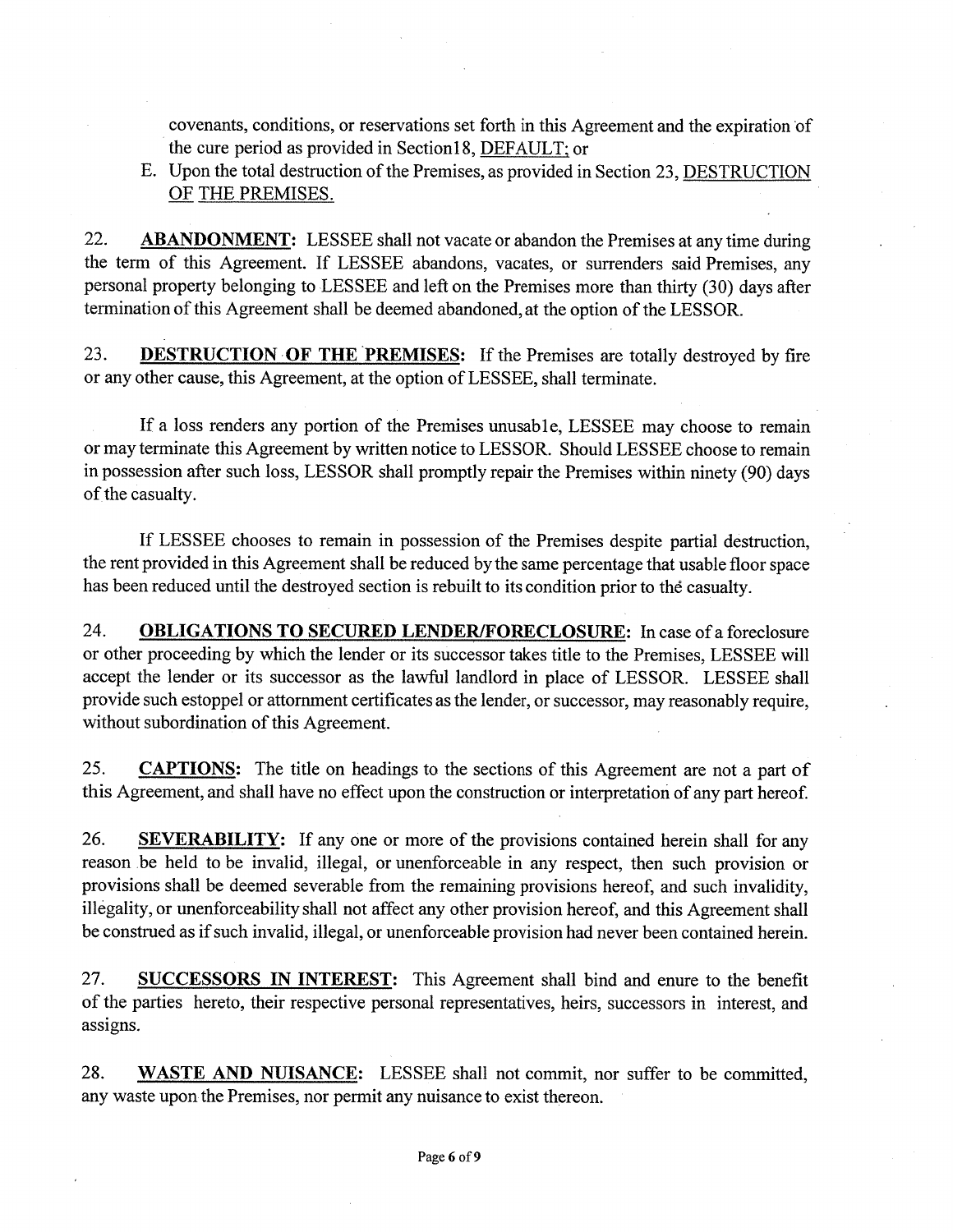29. **CERTIFICATION OF SIGNATORY:** The signatories of this Agreement and each of them represent and warrant that they are authorized to execute this Agreement and that no additional signatures are required to bind LESSEE and LESSOR to its terms and conditions or to carry out duties contemplated herein.

30. **CONSTRUCTION:** The parties to this Agreement agree that each party and its respective counsel have reviewed and approved this Agreement to the extent that each party in its sole discretion has desired, and that any rule of construction to the effect that ambiguities are to be resolved against the drafting party shall not apply in the interpretation of this Agreement. The terms and provisions of this Agreement embody the parties' mutual intent, and this Agreement shall not be construed more liberally in favor of, nor more strictly against any party hereto.

31. **ENTIRE AGREEMENT:** This Agreement constitutes the entire agreement between the parties hereto and no obligation other than those set forth herein will be recognized.

 $111$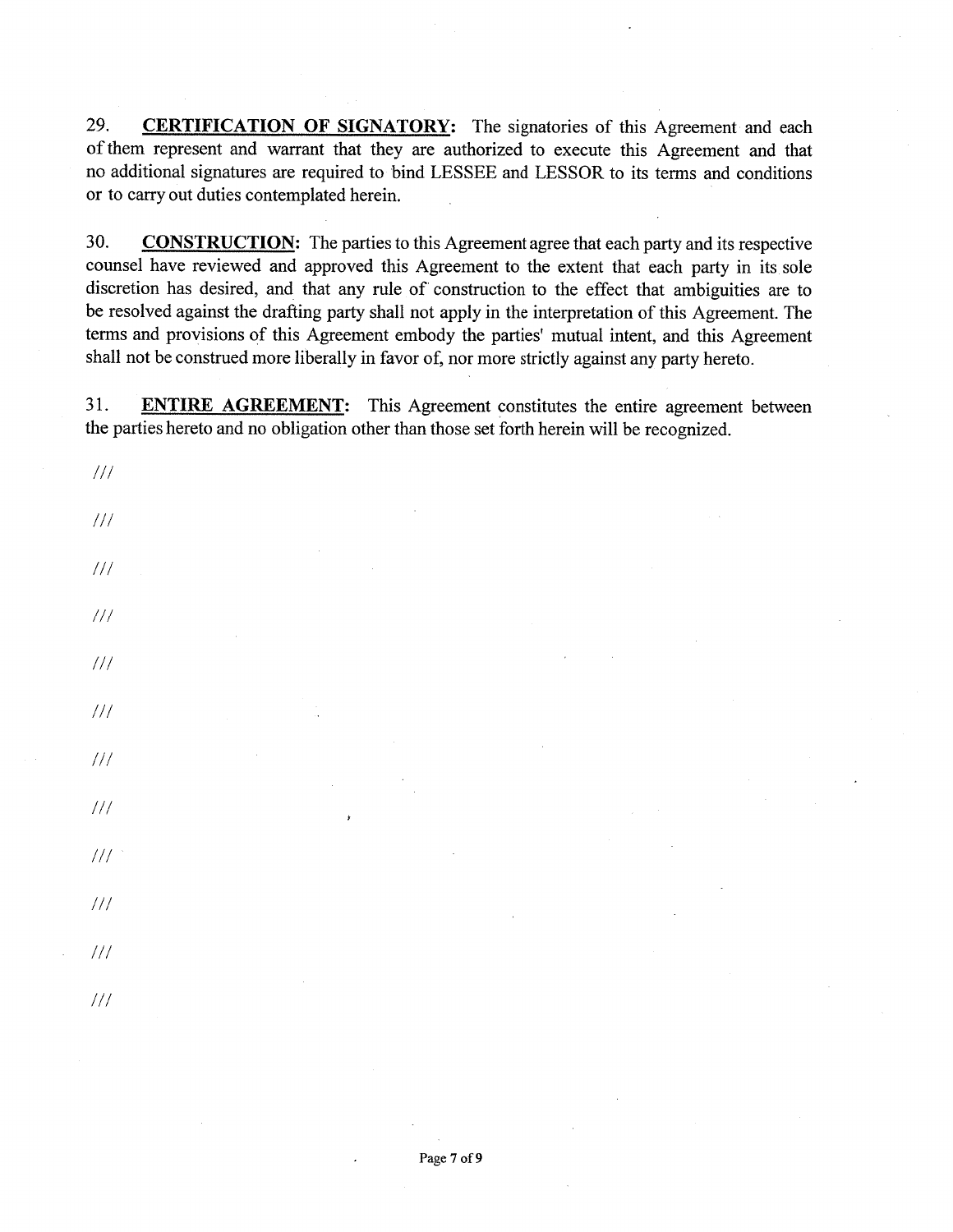IN WITNESS WHEREOF, LESSEE and LESSOR have executed this Agreement to be effective on the date executed by the parties.

# **LESSOR**

ACQUISTAPACE RANCHES, LLC

Wanda Accustapace, Managing Member

SANTA BARBARA COUNTY

Dated  $3 - 3 - 17$ 

AIR POLLUTION CONTROL DISTRICT

#### **LESSEE**

 $By$  —

Chair

### **ATTEST:**

**AERON ARLIN GENET** Clerk of the Board

Deputy

## **APPROVED AS TO FORM:**

MICHAEL C. GHIZZONI Santa Barbara County Counsel

 $Bv\mathcal{C}$ ' IXII

Deputy

### **APPROVED AS TO FORM:**

**RAY AROMATORIO** Risk Manager  $\mathbf{B}\mathbf{v}$ Risk N

#### **APPROVED AS TO FORM:**

Dated and the state of the state of the state of the state of the state of the state of the state of the state of the state of the state of the state of the state of the state of the state of the state of the state of the

THEODORE A. FALLATI, CPA, CPFO Auditor-Controller

M Achar  $Bv \nightharpoonup \mathcal{D}$ Deputy